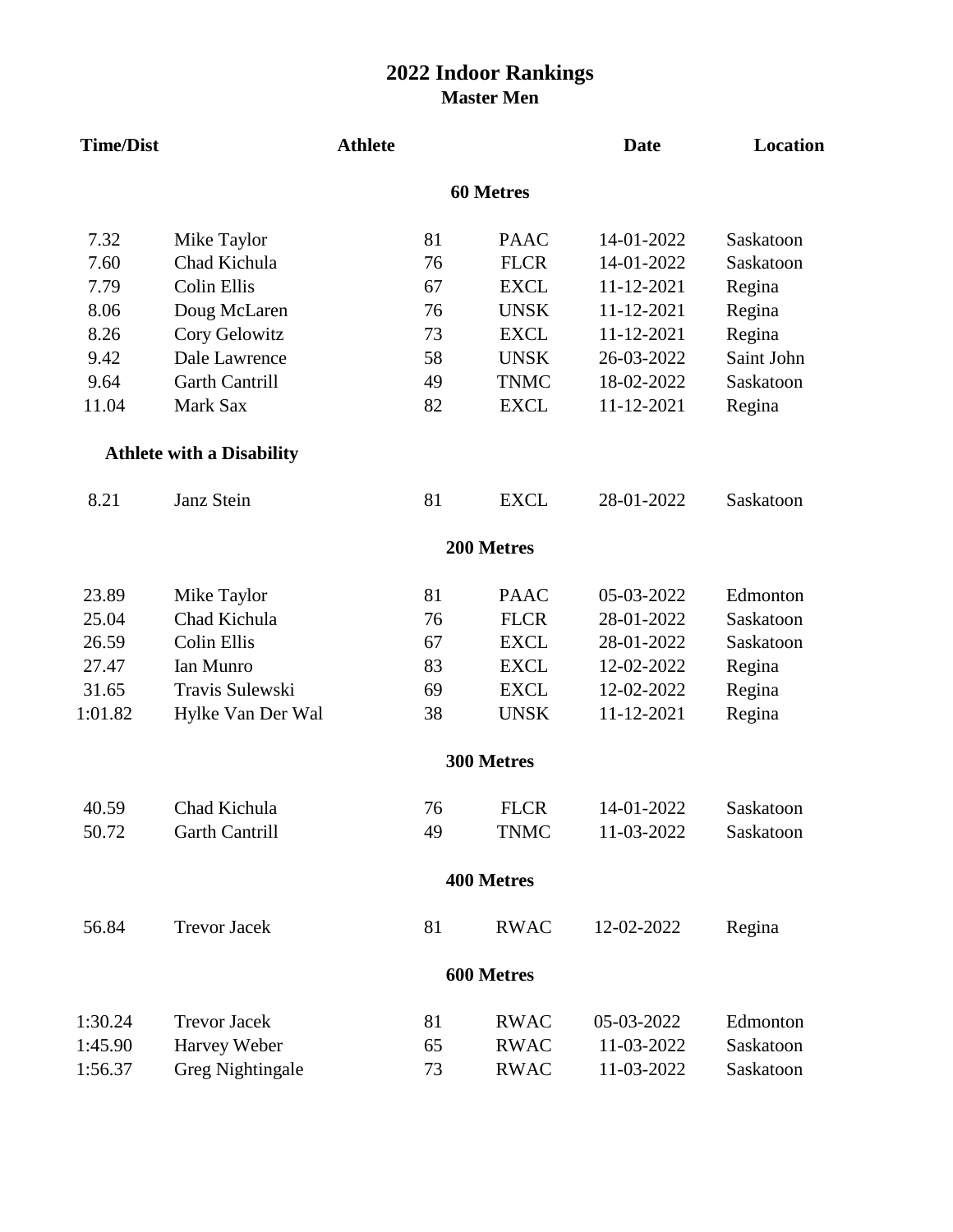## **2022 Indoor Rankings Master Men**

| <b>Time/Dist</b> |                         | <b>Athlete</b> |                    | <b>Date</b> | Location  |
|------------------|-------------------------|----------------|--------------------|-------------|-----------|
|                  |                         |                | 800 Metres         |             |           |
| 2:06.87          | <b>Trevor Jacek</b>     | 81             | <b>RWAC</b>        | 19-03-2022  | New York  |
| 2:31.68          | Harvey Weber            | 65             | <b>RWAC</b>        | 05-03-2022  | Edmonton  |
|                  |                         |                | 1000 Metres        |             |           |
| 2:49.47          | <b>Trevor Jacek</b>     | 81             | <b>RWAC</b>        | 18-02-2022  | Saskatoon |
| 3:18.15          | Harvey Weber            | 65             | <b>RWAC</b>        | 28-01-2022  | Saskatoon |
| 3:33.90          | <b>Greg Nightingale</b> | 73             | <b>RWAC</b>        | 18-02-2022  | Saskatoon |
|                  |                         |                | 1500 Metres        |             |           |
| 4:36.33          | <b>Trevor Jacek</b>     | 81             | <b>RWAC</b>        | 12-02-2022  | Regina    |
| 6:04.02          | Dave Olsen              | 55             | <b>UNSK</b>        | 11-12-2021  | Regina    |
|                  |                         |                | 3000 Metres        |             |           |
| 12:53.96         | Dave Olson              | 55             | <b>UNSK</b>        | 12-02-2022  | Regina    |
|                  |                         |                | <b>One Mile</b>    |             |           |
| 4:56.25          | <b>Trevor Jacek</b>     | 81             | <b>RWAC</b>        | 18-03-2022  | New York  |
| 5:04.13          | <b>Jason Warick</b>     | 73             | <b>UNSK</b>        | 28-01-2022  | Saskatoon |
| 6:11.02          | <b>Greg Nightingale</b> | 73             | <b>RWAC</b>        | 28-01-2022  | Saskatoon |
| 6:33.80          | Roldan Valentino        | 84             | <b>RWAC</b>        | 28-01-2022  | Saskatoon |
|                  |                         |                | <b>60m Hurdles</b> |             |           |
| 12.01            | Dale Lawrence           | 58             | <b>UNSK</b>        | 11-12-2021  | Regina    |
| 25.28            | Hylke Van Der Wal       | 38             | <b>UNSK</b>        | 11-12-2021  | Regina    |
|                  |                         |                | <b>High Jump</b>   |             |           |
| 1.40m            | Dale Lawrence           | 58             | <b>UNSK</b>        | 11-12-2021  | Regina    |
|                  |                         |                | <b>Pole Vault</b>  |             |           |
| 2.40m            | Colin Ellis             | 67             | <b>EXCL</b>        | 11-12-2021  | Regina    |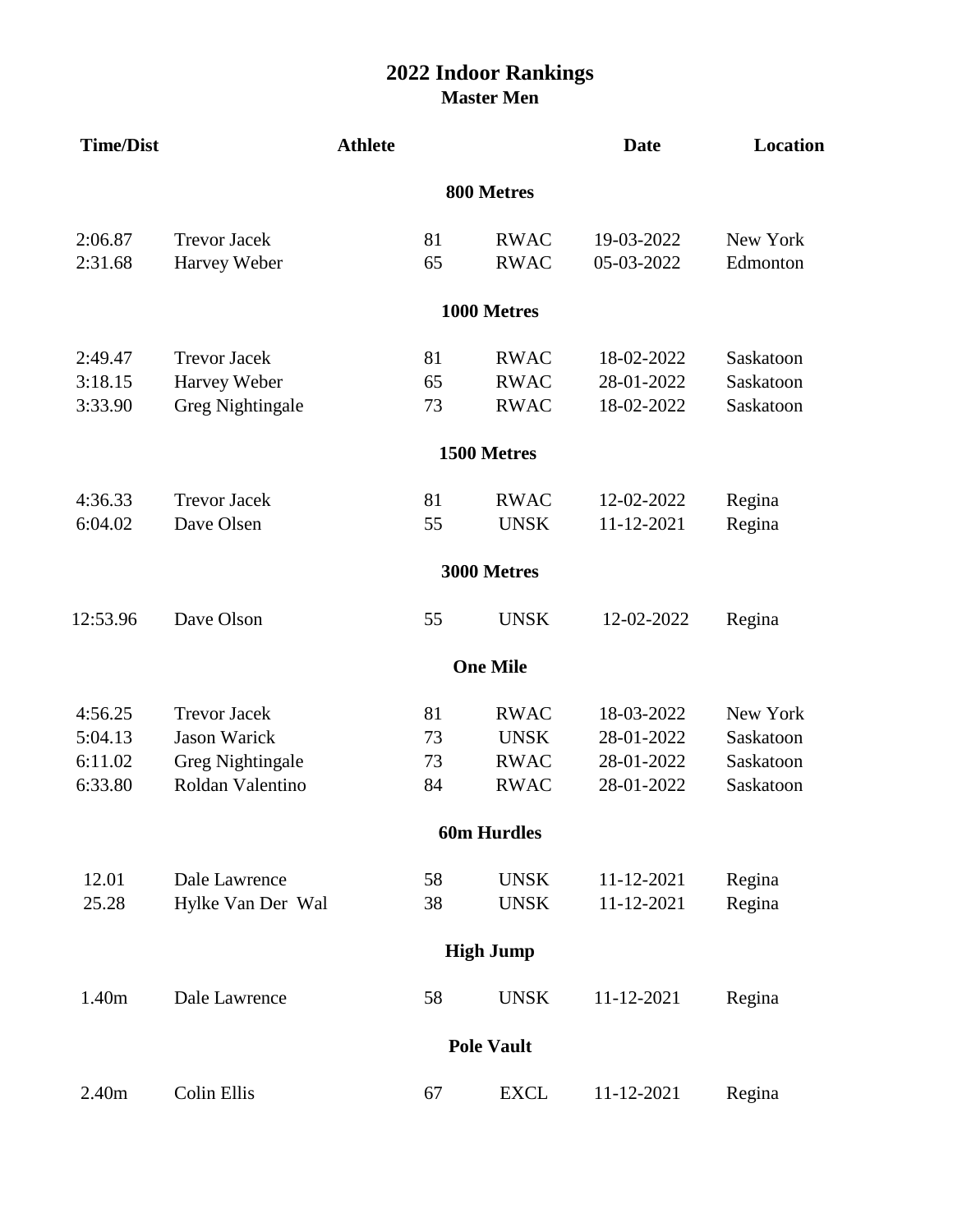## **Master Men 2022 Indoor Rankings**

| <b>Time/Dist</b> |                                  | <b>Athlete</b> |    |                     | <b>Date</b> | Location  |
|------------------|----------------------------------|----------------|----|---------------------|-------------|-----------|
|                  |                                  |                |    | <b>Long Jump</b>    |             |           |
| 4.51m            | Cory Gelowitz                    |                | 73 | <b>EXCL</b>         | 11-12-2021  | Regina    |
| 4.32m            | Dale Lawrence                    |                | 58 | <b>UNSK</b>         | 12-02-2022  | Regina    |
| 1.80m            | Hylke Van Der W al               |                | 38 | <b>UNSK</b>         | 11-12-2021  | Regina    |
|                  | <b>Athlete with a Disability</b> |                |    |                     |             |           |
| 5.96m            | Janz Stein                       |                | 81 | <b>EXCL</b>         | 04-03-2022  | Winnipeg  |
|                  |                                  |                |    | <b>Triple Jump</b>  |             |           |
| 8.83m            | Dale Lawrence                    |                | 58 | <b>UNSK</b>         | 11-12-2021  | Regina    |
|                  |                                  |                |    | <b>Shot Put</b>     |             |           |
| 9.96m            | Dale Lawrence                    |                | 58 | <b>UNSK</b>         | 11-12-2021  | Regina    |
| 7.23m            | <b>Roland Delhomeau</b>          |                | 45 | <b>TNMC</b>         | 18-12-2021  | Saskatoon |
|                  |                                  |                |    | <b>Weight Throw</b> |             |           |
| 10.40m           | <b>Roland Delhomeau</b>          |                | 45 | <b>TNMC</b>         | 18-12-2021  | Saskatoon |